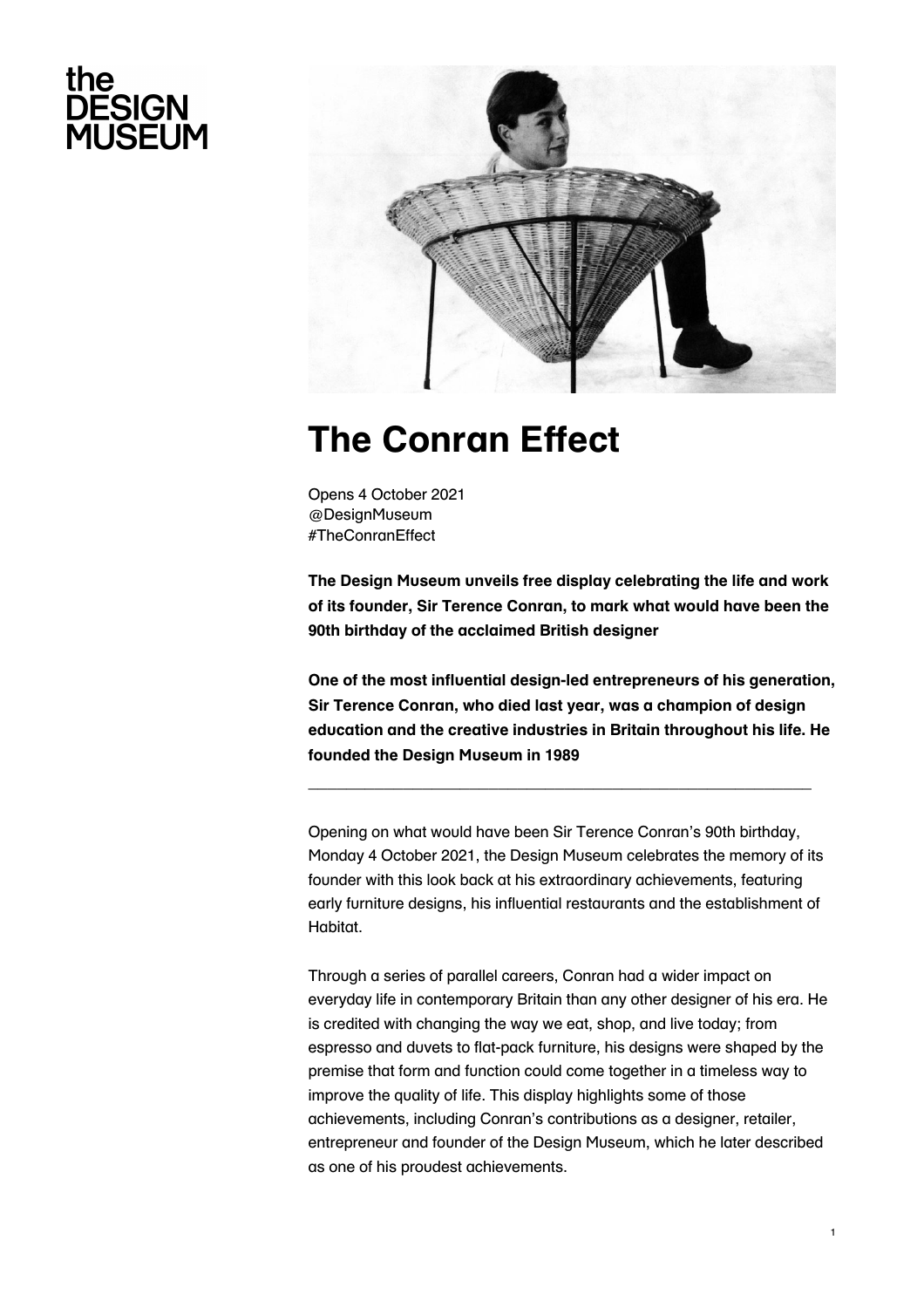Visitors can expect to see personal photographs, iconic fabric designs from the early 1950s, furniture – including the Cone Chair, one of his most popular designs – books and prints, and memorabilia from the launch of Habitat and the Conran Design Group. Habitat presented an image of a complete way of life, putting furniture, fabrics and cookware together. When it first launched in 1964, its staff were dressed by Mary Quant.

The display is accompanied by the launch of a new book, Terence Conran: Making Modern Britain by Deyan Sudjic, Director Emeritus of the Design Museum.

### **Deyan Sudjic, Director Emeritus of the Design Museum said:**

"Terence had so many different careers, from craftsman potter, to the chairman of a £2 billion public company, to a restauranteur. As a student he was close to the art world. By the time that he was 25 he had opened five restaurants, started a furniture manufacturing business and a textile company, worked on the Festival of Britain, and for the artist Eduardo Paolozzi. He became one of Britain's most influential taste makers through Habitat".

The Conran Effect opens today, Monday 4 October 2021. The display is free to visit and no pre-booking is required.

**-Ends-**

#### **Notes to Editor**

#### **PRESS ENQUIRIES:**

Rioco Green, Senior Media and PR Manager E: rioco.green@designmuseum.org M: +44 7801 355012

#### **Terence Conran: Making Modern Britain**

Terence Conran offered a glimpse of a way of life that many of his fellow Britons were keen to share vicariously. From the founding of Habitat in the sixties to the establishment of the Design Museum in the eighties, his influence would eventually reach shops in Japan and Korea, France and the Netherlands, as well as restaurants in America and Sweden. But perhaps more than anyone, Terence shaped the culture of everyday life in Britain for more than four decades.

Written by Deyan Sudjic, this book is an account of Terence's life and work. It explores seven themes, from his early influences to his own work as a